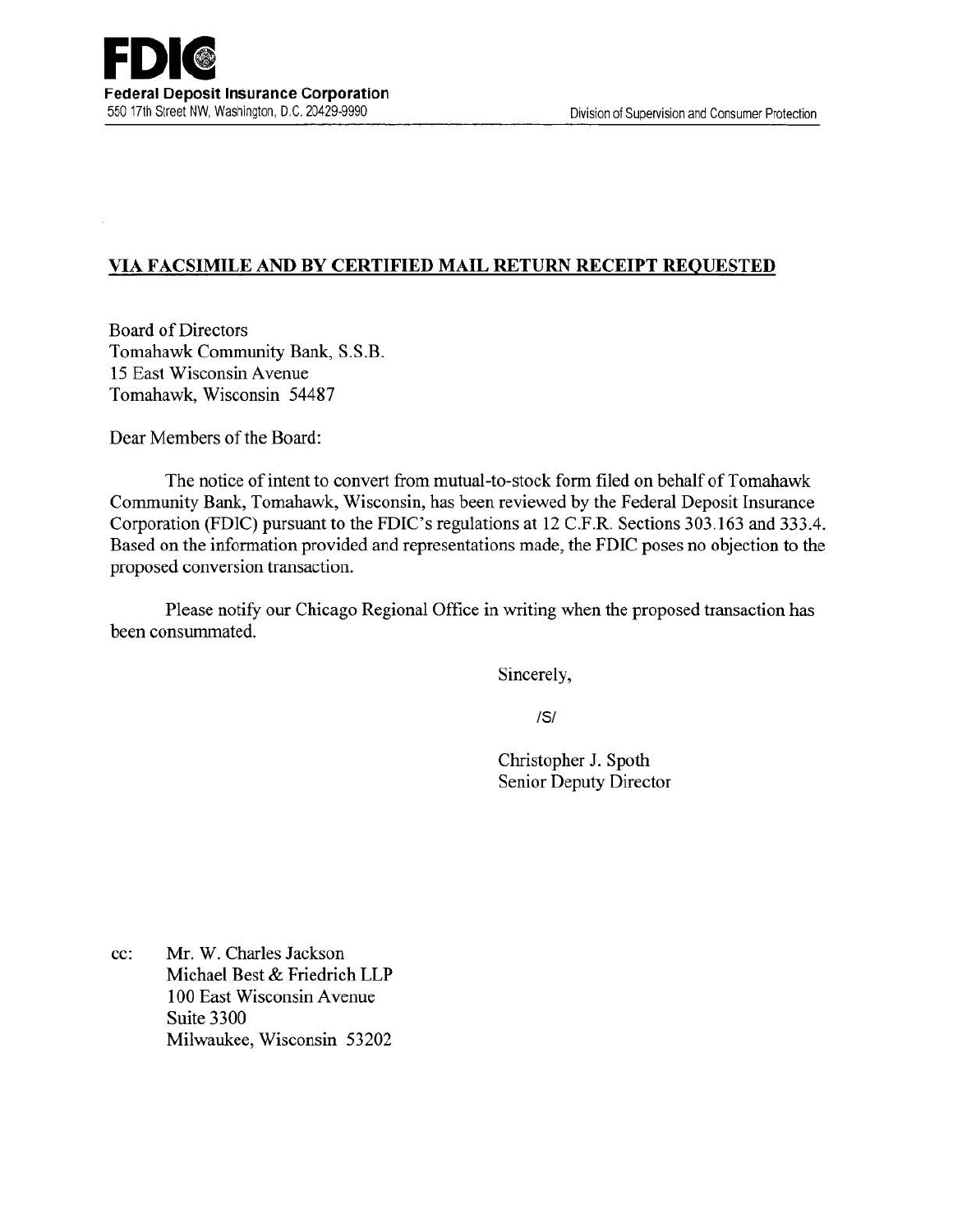#### FEDERAL DEPOSIT INSURANCE CORPORATION

## Tomahawk Community Bank Tomahawk, Lincoln County, Wisconsin

## Application for Consent to Merge

#### ORDER AND BASIS FOR CORPORATION APPROVAL

Pursuant to Section 18(c) and other provisions of the Federal Deposit Insurance Act (FDI) Act), an application has been filed on behalf of Tomahawk Community Bank, Tomahawk, Wisconsin, (Mutual Institution), currently a state-chartered mutually-owned Deposit Insurance Fund member with total resources of \$78, 122,000, and total. deposits of \$66,615,000 as of December 31, 2006, for the FDIC's consent to merge with Interim Two (Stock Bank), Tomahawk, Wisconsin, a proposed new state-chartered stock bank.

The transaction is to effect the Mutual Institution's plan of reorganization which, solely to facilitate such undertaking, provides for:

- the Mutual Institution will organize an interim federal savings bank titled Interim One as a wholly-owned subsidiary;
- Interim One will form two wholly-owned subsidiaries: TCB Financial, Inc. (Stock Holding Company); and Stock Bank;
- The following transactions will then occur substantially contemporaneously: Mutual Institution will adopt articles of incorporation for a stock savings bank; and Interim One will exchange its charter for a federal mutual holding company to become TCB Mutual Holding Company (MHC);
- Stock Bank will merge with and into the Mutual Institution, with Stock Bank being the surviving entity; Stock Bank will be known as Tomahawk Community Bank (Resultant Bank), and will be a subsidiary of Mutual Holding Company; and.
- Mutual Holding Company will contribute 100% of the Resultant Bank's issued common stock to Stock Holding Company.

At the conclusion of the reorganization, the deposits of the Mutual Institution will continue to be insured under the Deposit Insurance Fund. Applications for the establishment of a Mutual Holding Company and a Stock Holding Company have been conditionally approved by the Office of Thrift Supervision. In addition, the application for Mutual Institution to reorganize into a multi-tiered holding company structure has been approved by the Wisconsin Department of Financial Institutions. Following the consummation of the merger, the Resultant Bank will operate the same business, with the same management, at the same locations now being served by the Mutual Institution. The proposed transaction, per se, will not alter the competitive structure of banking in the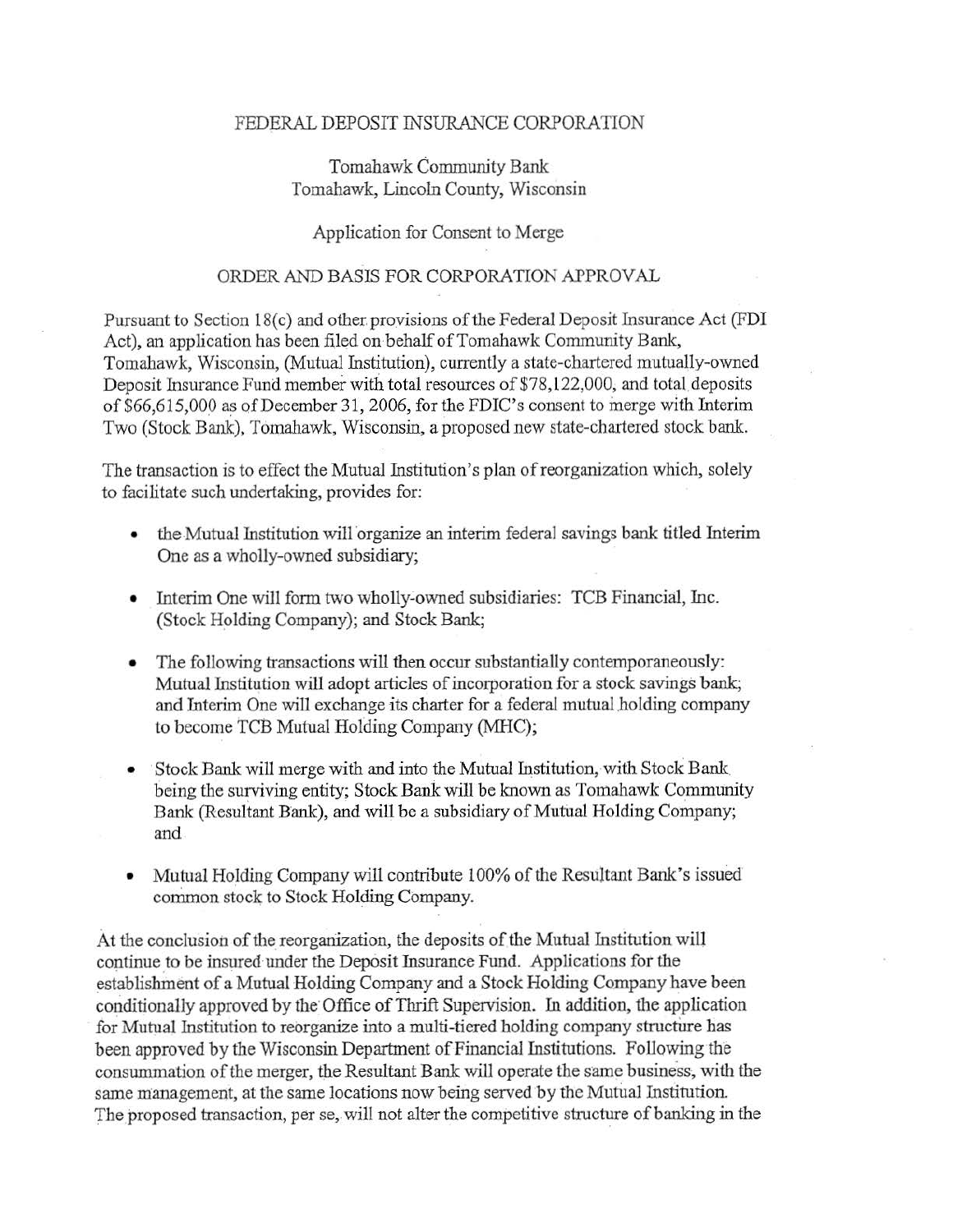market served by the Mutual Institution. The Resultant Bank's principal office will continue to be located at 15 East Wisconsin Avenue, Tomahawk, Lincoln County, Wisconsin.

Notice of the proposed transaction, in a form approved by the FDIC, has been published pursuant to the FDI Act. A review of available information, including the Community Reinvestment Act (CRA) Statement of the proponent; disclosed no inconsistencies with the purposes ofthe CRA. The resultant institution is expected to continue to meet the credit needs of its entire community, consistent with the safe and sound operation of the institution.

In connection With the merger application, the FDIC has taken into consideration the financial and managerial resources and prospects of the proponent banks and the Resultant Bank, and the convenience and needs of the community to be served. The FDIC has also taken into consideration the effectiveness of the insured depository institutions involved in the proposed merger transaction in combating money-laundering activities. Having found favorably on all statutory factors and having considered other relevant information, including all reports on competitive factors fhmished by the Comptroller of the Currency, the Board of Governors of the Federal Reserve System, the Director of the Office of Thrift Supervision and the Attorney General of the United States, it is the FDIC's judgment that the applications should be and hereby are approved, subject to the following conditions:

- 1. That the proposed conversion shall be approved by a vote of at least a majority of Tomahawk Community Bank's eligible depositors and, as reasonably determined b) Tomahawk Community Bank's directors or trustees, unless Wisconsin state law requires a higher percentage, in which case the higher percentage shall be used.
- 2. That unless prior notice is provided to and non-objection is received from the FDIC, no shares of the stock of Tomahawk Community Bank shall be sold, transferred or otherwise disposed of, to any persons (including any Employee Stock Ownership Plan) other than TCB Financial, Inc.
- 3. That prior to. a sale, transfer or other disposition of any shares ofTCB Financial, Inc., by TCB Mufual Holding Company to any person (including any Employee Stock Ownership Plan), or a conversion of TCB Mutual Holding Company to stock form, Tomahawk Community Bank will provide written notification to the FDIC and provide the FDIC with copies of all documents filed with state and federal banking and/or securities regulators in connection with any such sale, transfer, disposition or conversion.
- 4. That should any shares of stock of Tomahawk Community Bank or TCB Financial, Inc. be issued to persons other than the TCB Mutual Holding Company, any dividends waived by TCB Mutual Holding Company must be retained by TCB Financial, Inc., or Tomahawk Community Bank and segregated, earmarked, or otherwise identified on its books and records; such amounts must be taken into